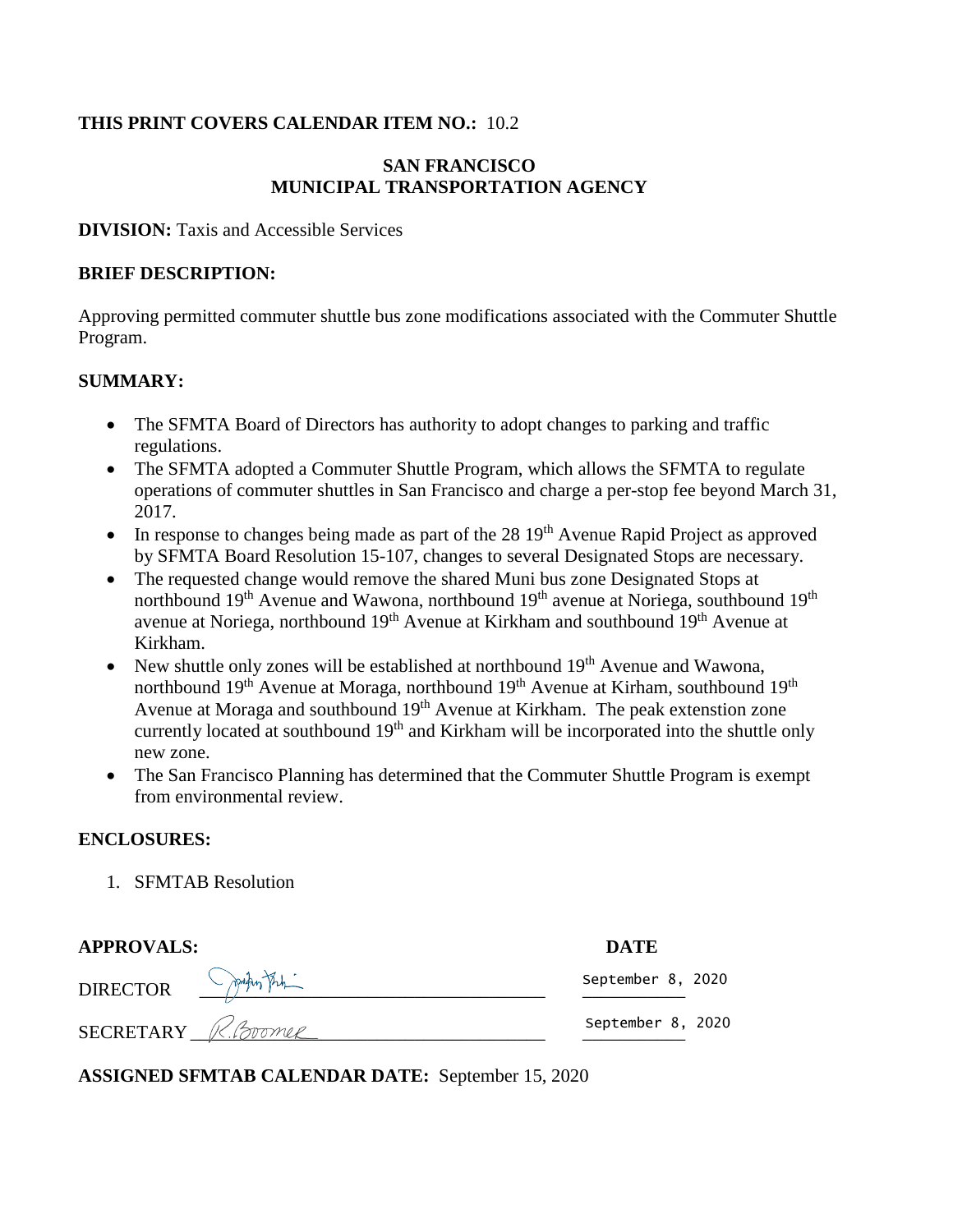## **PAGE 2.**

# **PURPOSE**

Approve permitted commuter shuttle bus zone modifications to support the Commuter Shuttle Program.

## **STRATEGIC PLAN GOALS AND TRANSIT FIRST POLICY PRINCIPLES**

This action supports the following SFMTA Strategic Plan Goal and Objectives:

- Goal 1: Create a safer transportation experience for everyone Objective 1.2: Improve the safety of the transportation system.
- Goal 2: Make transit and other sustainable modes of transportation the most attractive and preferred means of travel. Objective 2.3: Manage congestion and parking demand to support the Transit First Policy

This action supports the following Transit First Policy Principles:

- 1. To ensure quality of life and economic health in San Francisco, the primary objective of the transportation system must be the safe and efficient movement of people and goods.
- 9. The ability of the City and County to reduce traffic congestion depends on the adequacy of regional public transportation. The City and County shall promote the use of regional mass transit and the continued development of an integrated, reliable, regional public transportation system.
- 10. The City and County shall encourage innovative solutions to meet public transportation needs wherever possible and where the provision of such service will not adversely affect the service provided by the Municipal Railway.

#### **DESCRIPTION**

#### **Commuter Shuttle Program Overview**

On March 1, 2016, the SFMTA Board approved revisions to the Commuter Shuttle Program based on findings from the evaluation of the Commuter Shuttle Pilot Program which ran from August 2014 to January 2016. The Commuter Shuttle Program permits eligible commuter shuttle operators to use a designated network of stops including both designated Muni stops and a number of permitted commuter shuttle-only loading zones in San Francisco. The Commuter Shuttle Program went into effect on April 1, 2016 with a one-year term limit. On February 21, 2017 the SFMTA Board voted to approve the Commuter Shuttle Program. The vote allows the SFMTA to continue regulating operations of commuter shuttles in San Francisco and charging a per-stop fee beyond March 31, 2017.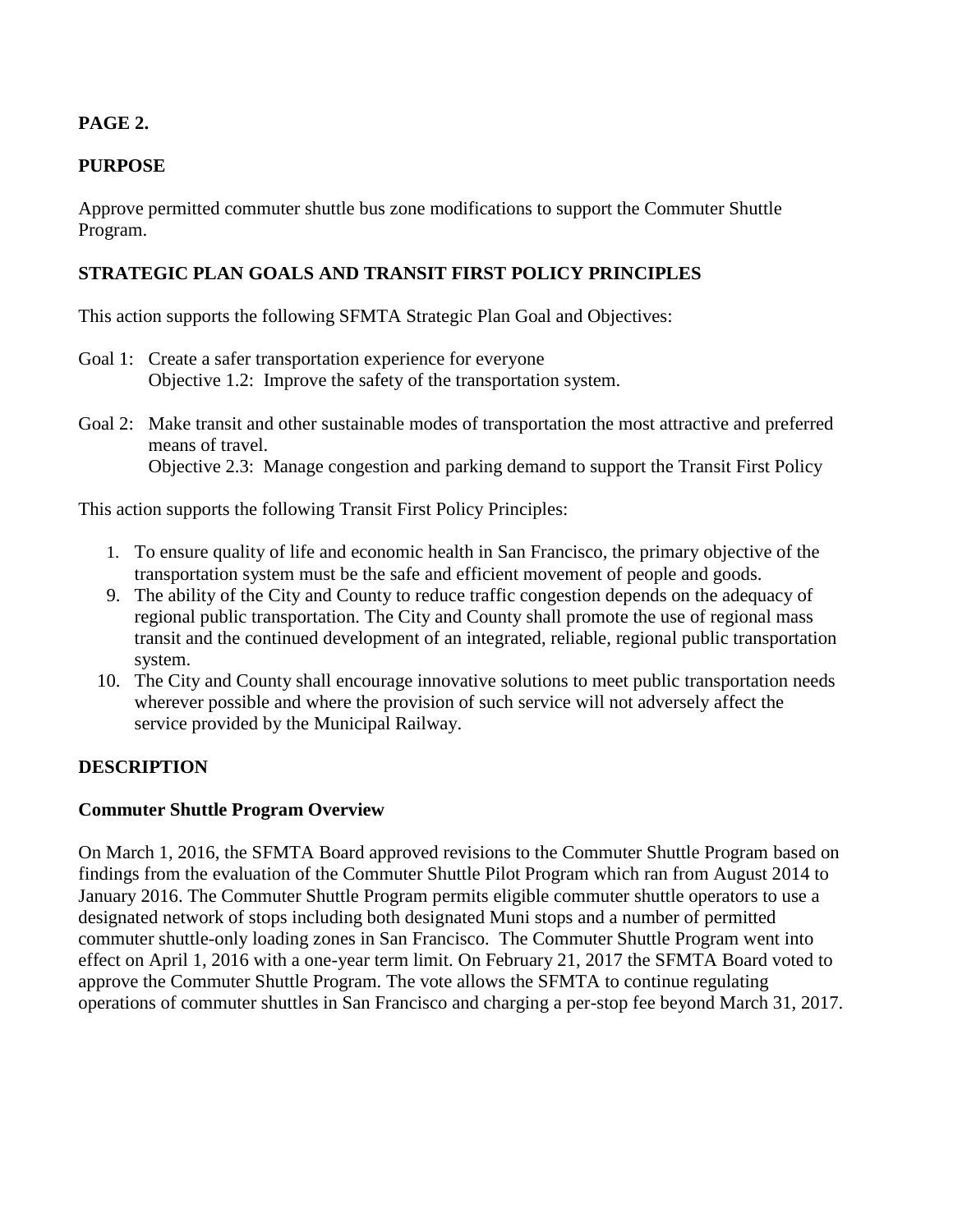### **PAGE 3.**

The Commuter Shuttle Program includes the following characteristics:

- A network of up to 125 shuttle stop locations, including shared Muni zones and shuttle-only loading zones
- Large shuttles over 35 feet in length may travel and load only on the arterial network as designated by the California Department of Transportation
- Shuttle service providers apply for a permit to use network, and pay a permit fee based on the number of stops made at authorized locations, with the permit fee covering the SFMTA's costs for administering and enforcing the program
- Permittees are responsible for ensuring that their operators comply with agreed-upon operating guidelines
- Shuttles must display permit placards on four sides of each vehicle and display a "how is my driving?" sticker
- The program is enforced by SFMTA Parking Control Officers, Taxi Investigators and Muni Inspectors, including a dedicated team of Parking Control Officers focused solely on commuter shuttles
- Permittees are required to share data on operations with the SFMTA, following specifications established by the SFMTA
- Permittees must submit a Service Disruption Prevention Plan with their permit application

Commuter Shuttles are under the jurisdiction of the California Public Utilities Commission; participation in the Commuter Shuttle Pogram is voluntary. In exchange for access to designated stops, program participants agree to abide by permit terms including clear and enforceable guidelines for shuttle loading and unloading which lead to increased safety when shuttles interact with other road users, reduced vehicle miles traveled (VMT) and associated emissions reduction and lessening of congestion, as well as minimal impact on Muni service.

#### **Proposal**

In response to changes made to the shared Muni bus zones by the 28 19<sup>th</sup> Avenue Rapid Project, the SFMTA is removing Muni bus zones currently located at northbound 19<sup>th</sup> Avenue and Wawona, northbound 19<sup>th</sup> avenue at Noriega, southbound 19<sup>th</sup> avenue at Noriega, northbound 19<sup>th</sup> Avenue at Kirkham and southbound 19<sup>th</sup> Avenue at Kirkham. The SFMTA proposes to replace the shared zones with shuttle-only zones at 19<sup>th</sup> Avenue and Wawona, northbound 19<sup>th</sup> Avenue at Kirkham and southbound 19<sup>th</sup> Avenue at Kirkham. The SFMTA also prosposes establishing new shuttle-only zones at northbound  $19<sup>th</sup>$  avenue at Moraga and southbound  $19<sup>th</sup>$  avenue at Moraga, as pedestrian changes being made at 19th and Noriega necessitate that the shuttle zones be moved. The proposed changes should not impact the current traffic pattern on this corridor.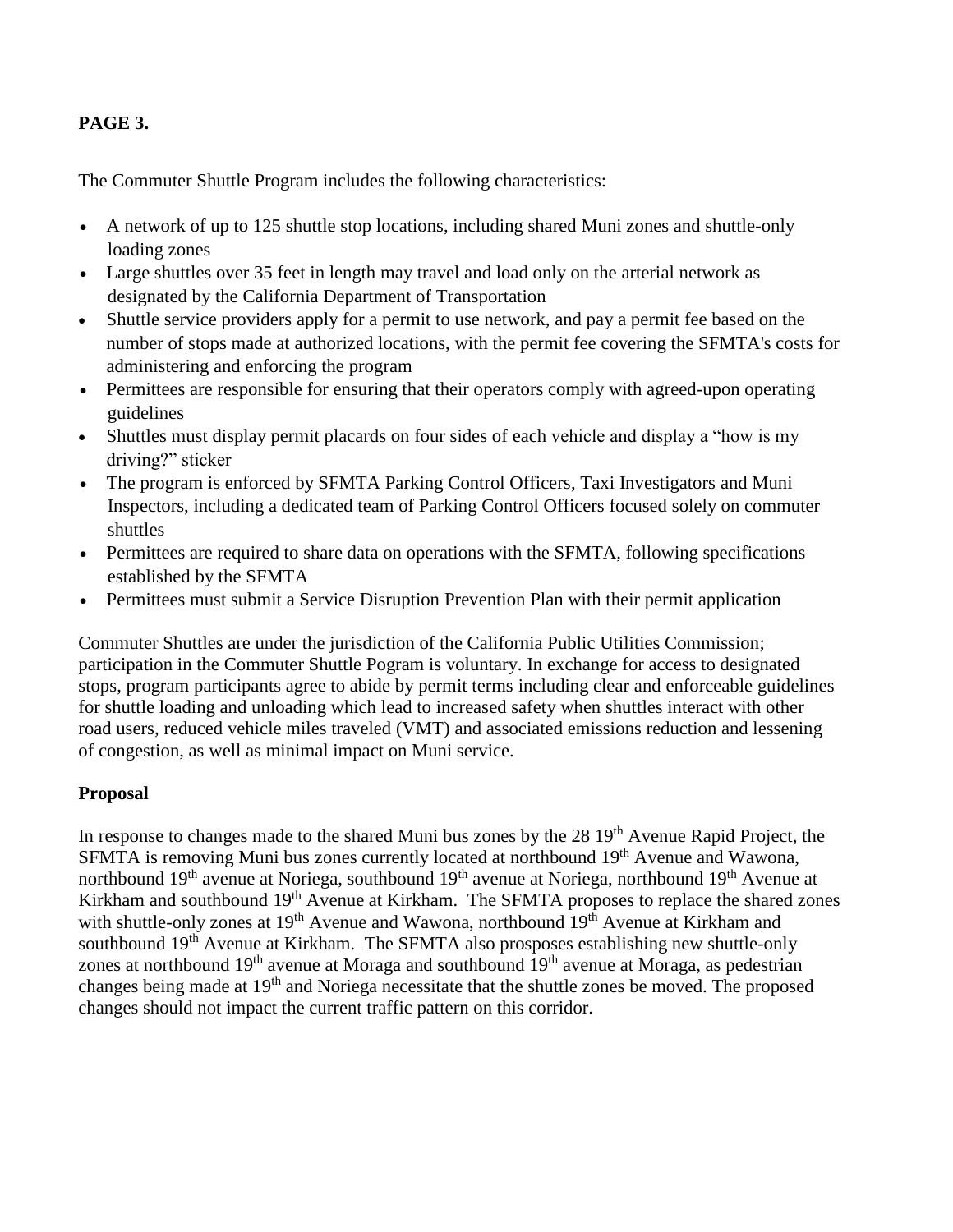### **PAGE 4.**

Changes to these shared stops serve several important policy goals:

- Keeps shuttle activity on  $19<sup>th</sup>$  Avenue, a street that is part of an arterial network. These zones allow passengers who reside in the Sunset district to access shuttles rather than taking trips in single passenger vehicles.
- Eliminates shared Muni zones on 19<sup>th</sup> Avenue, keeping shuttle and Muni buses in separate zones, which is in alignment with the 28 19<sup>th</sup> Avenue Rapid Project. As part of Muni Forward, SFMTA is making transit priority and pedestrian safety improvements along 19<sup>th</sup> Avenue that will make it safer to walk, increase the frequency and reliability of Muni service, and enhance the customer experience on and off the bus. The project will remove Muni stops at Wawona and Kirkham to allow faster service. Transit bulbs will be installed at Noriega, so the Commuter Shuttle stop must be moved.

The new shuttle-only zones proposed on southbound 19<sup>th</sup> Avenue would be in effect Monday through Friday from 6:00 a.m. to 10:00 a.m. and would replace three shared Muni stops. The new shuttleonly zones proposed on northbound 19<sup>th</sup> Avenue would be in effect Monday through Friday from 4:00 p.m. to 10:00 p.m. and would replace two shared Muni stops. The 19<sup>th</sup> Avenue Rapid Project is removing Muni stops at these locations. No parking spaces will be lost.

Items A through H were presented at a duly noticed Color Curb Public Hearing on August 28, 2020. These changes require SFMTA Board approval:

- A. ESTABLISH TOW AWAY, NO STOPPING, PERMITTED COMMUTER SHUTTLE ZONE ONLY, 4:00 PM TO 10:00 PM, MONDAY THROUGH FRIDAY, 19th Avenue, eastside from 0 feet to 115 feet south of Wawona<sup>th</sup> Street.
- B. RESCIND TOW AWAY, NO STOPPING, PERMITTED COMMUTER SHUTTLE ZONE ONLY, 4:00 PM TO 10:00 PM, MONDAY THROUGH FRIDAY, 19<sup>th</sup> Avenue, east side, from 0 feet to 75 feet south of Noriega Street.
- C. ESTABLISH TOW AWAY, NO STOPPING, PERMITTED COMMUTER SHUTTLE ZONE ONLY, 4:00 PM TO 10:00 PM, MONDAY THROUGH FRIDAY, 19<sup>th</sup> Avenue, east side, from 0 feet to 74 feet south of Moraga Street.
- D. RESCIND TOW AWAY, NO STOPPING, PERMITTED COMMUTER SHUTTLE ZONE ONLY, 6:00 AM TO 10:00 AM, MONDAY THROUGH FRIDAY, 19<sup>th</sup> Avenue, west side, from 0 feet to 75 feet south of Noriega Street.
- E. ESTABLISH TOW AWAY, NO STOPPING, PERMITTED COMMUTER SHUTTLE ZONE ONLY, 6:00 AM TO 10:00 AM, MONDAY THROUGH FRIDAY, 19<sup>th</sup> Avenue, west side, from 0 feet to 71 feet north of Moraga Street.
- F. ESTABLISH TOW AWAY, NO STOPPING, PERMITTED COMMUTER SHUTTLE ZONE ONLY, 4:00 PM TO 10:00 PM, MONDAY THROUGH FRIDAY, 19<sup>th</sup> Avenue, east side, from 0 feet to 75 feet north of Kirkham Street.
- G. ESTABLISH TOW AWAY, NO STOPPING, PERMITTED COMMUTER SHUTTLE ZONE ONLY, 6:00 AM TO 10:00 AM, MONDAY THROUGH FRIDAY, 19<sup>th</sup> Avenue, west side, from 0 feet to 75 feet north of Kirkham Street.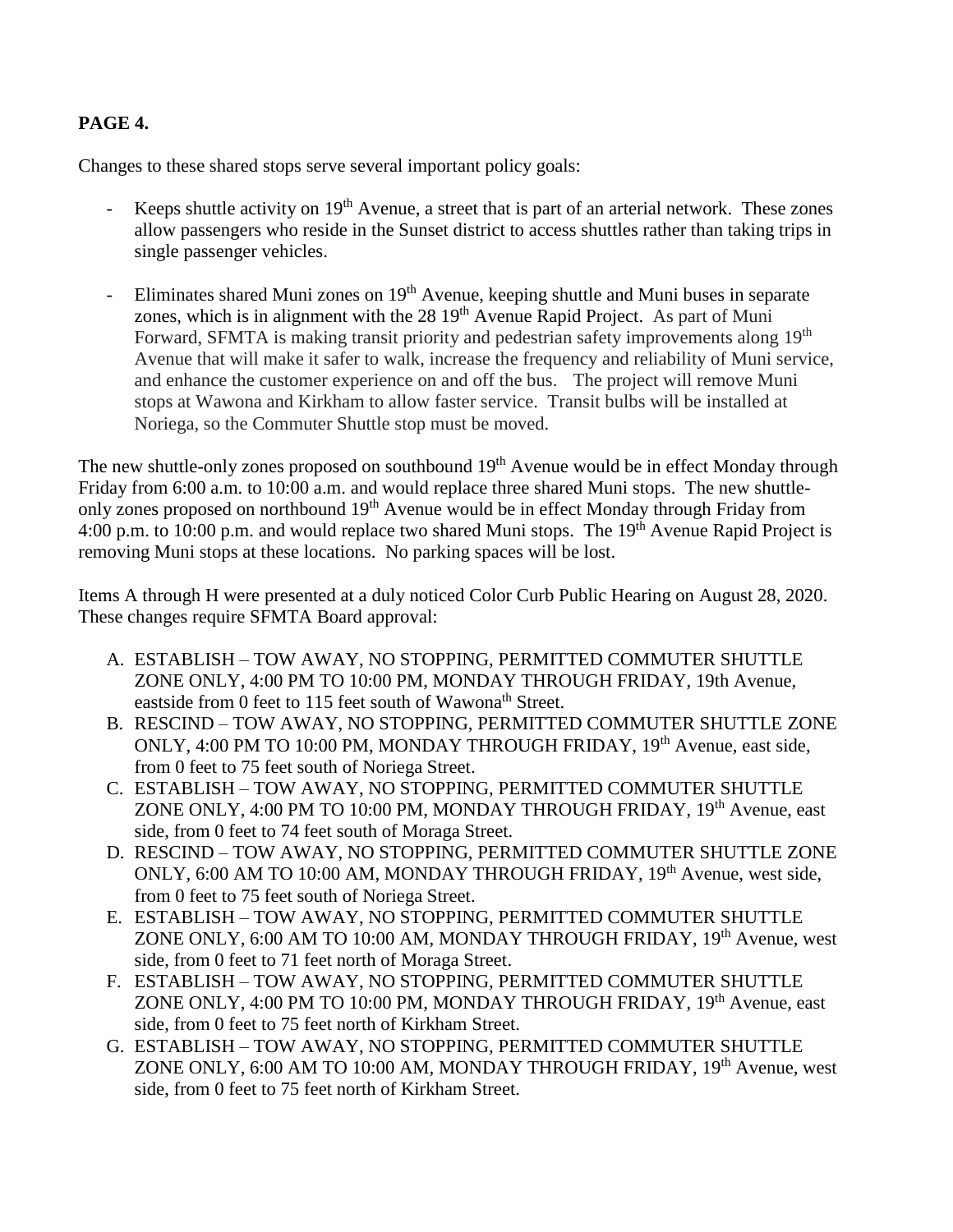### **PAGE 5.**

H. RESCIND – TOW AWAY, NO STOPPING, PEAK EXTENSION PERMITTED COMMUTER SHUTTLE ZONE ONLY, 6:00 AM TO 10:00 AM, MONDAY THROUGH FRIDAY, 19<sup>th</sup> Avenue, west side, from 75 feet to 151 feet north of Kirkham Street.

# **STAKEHOLDER ENGAGEMENT**

Items A through H were discussed at the August 28, 2020 Color Curb Hearing. Before the August 28, 2020 hearing notices were sent to 1,722 addresses within a one to two-block radius of the proposed stops. Based upon public feedback received requesting the removal of the peak extension zone, at the Color Curb Hearing, staff amended the proposal on the west side of 19<sup>th</sup> Avenue at Kirkham. The original design included a peak extension zone to 151 feet north of Kirkham, which is no longer necessary as the zone will no longer include Muni buses. Accordingly, the zone was adjusted to remove the peak extension zone.

# **ALTERNATIVES CONSIDERED**

The SFMTA carefully considered alternative locations before proposing the creation of the new commuter shuttle zones. Alternatives were evaluated based on a number of criteria, with the highest priority being the safety of people walking, biking and driving in the area. Specific factors include, among others:

- Adjacency to an intersection shuttle zones located at the "near-side" of an intersection can obstruct right-turning drivers' view of pedestrians in a crosswalk
- Curb access tree limbs extending over the roadway or zones located in the middle of a block can prevent shuttles from pulling all the way to the curb, leading to blocked travel lanes
- Driveways and parking the SFMTA works to minimize shuttle zones' impact on driveways and on parking supply
- Reduction of conflicts between Muni buses and commuter shuttle vehicles
- Minimizing impacts to street trees

Specific alternatives considered include the following locations:

# **Southbound**

- 19<sup>th</sup> Avenue, west side, extending south from Ortega Street. Drawbacks: installation of new pedestrian bulbs make location not feasible for shuttle loading
- 19<sup>th</sup> Avenue, west side, extending south from Pacheco Street. Drawbacks: location was too far from the current stop and the Moraga location is closer to transit on Noriega
- 19<sup>th</sup> Avenue, west side, extending south from Lawton Street. Drawbacks: location was too far from the current stop and the Moraga location is closer to transit on Noriega. This location is also close to Kirkham, which makes it redundant.

# **Northbound**

• 19<sup>th</sup> Avenue, east side, extending north from Ortega Street. Drawbacks: installation of new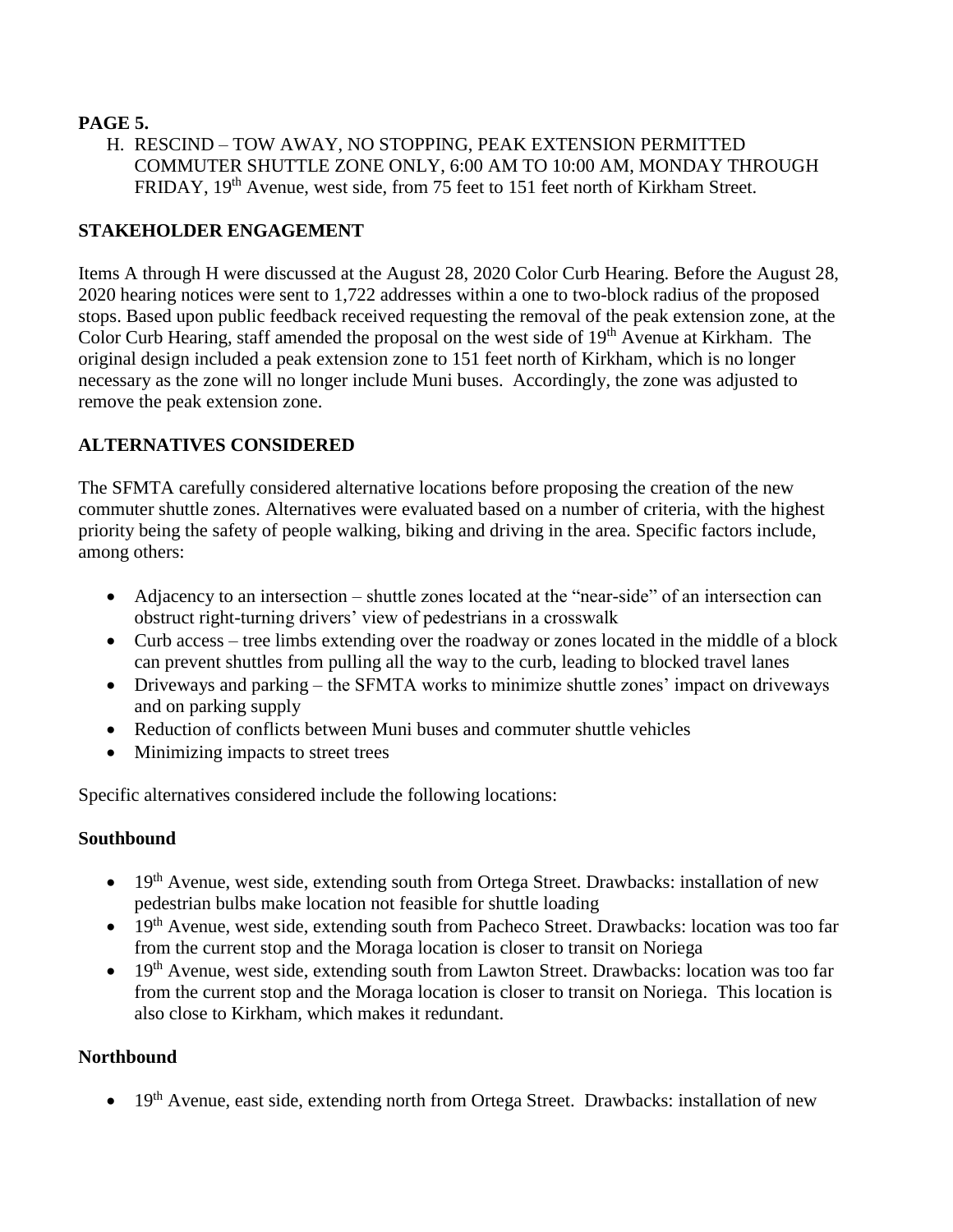#### **PAGE 6.**

pedestrian bulbs make location not feasible for shuttle loading

- 19<sup>th</sup> Avenue, east side, extending north from Pacheco. Drawbacks: location was too far from the current stop and the Moraga location is closer to transit on Noriega.
- $\bullet$  19<sup>th</sup> Avenue, east side, extending south from Lawton. Drawbacks: location was too far from the current stop and the Moraga location is closer to transit on Noriega. This location is also close to Kirkham, which makes it redundant.

### **FUNDING IMPACT**

All costs associated with the Commuter Shuttle Program are recovered through the Designated Stop Use Fee.

#### **ENVIRONMENTAL REVIEW**

On October 22, 2015, the San Francisco Planning Department determined (Case Number 2015- 007975ENV) that the Commuter Shuttle Program is categorically exempt from CEQA pursuant to Title 14 of the California Code of Regulations Section 15301 and Section 15308.

The Planning Department's determination is on file with the Secretary to the SFMTA Board of Directors.

### **OTHER APPROVALS RECEIVED OR STILL REQUIRED**

The City Attorney's Office has reviewed this calendar item.

#### **RECOMMENDATION**

Staff recommends that the SFMTA Board of Directors approve the proposed bus zone modifications, to remain in effect for the duration of Commuter Shuttle Program.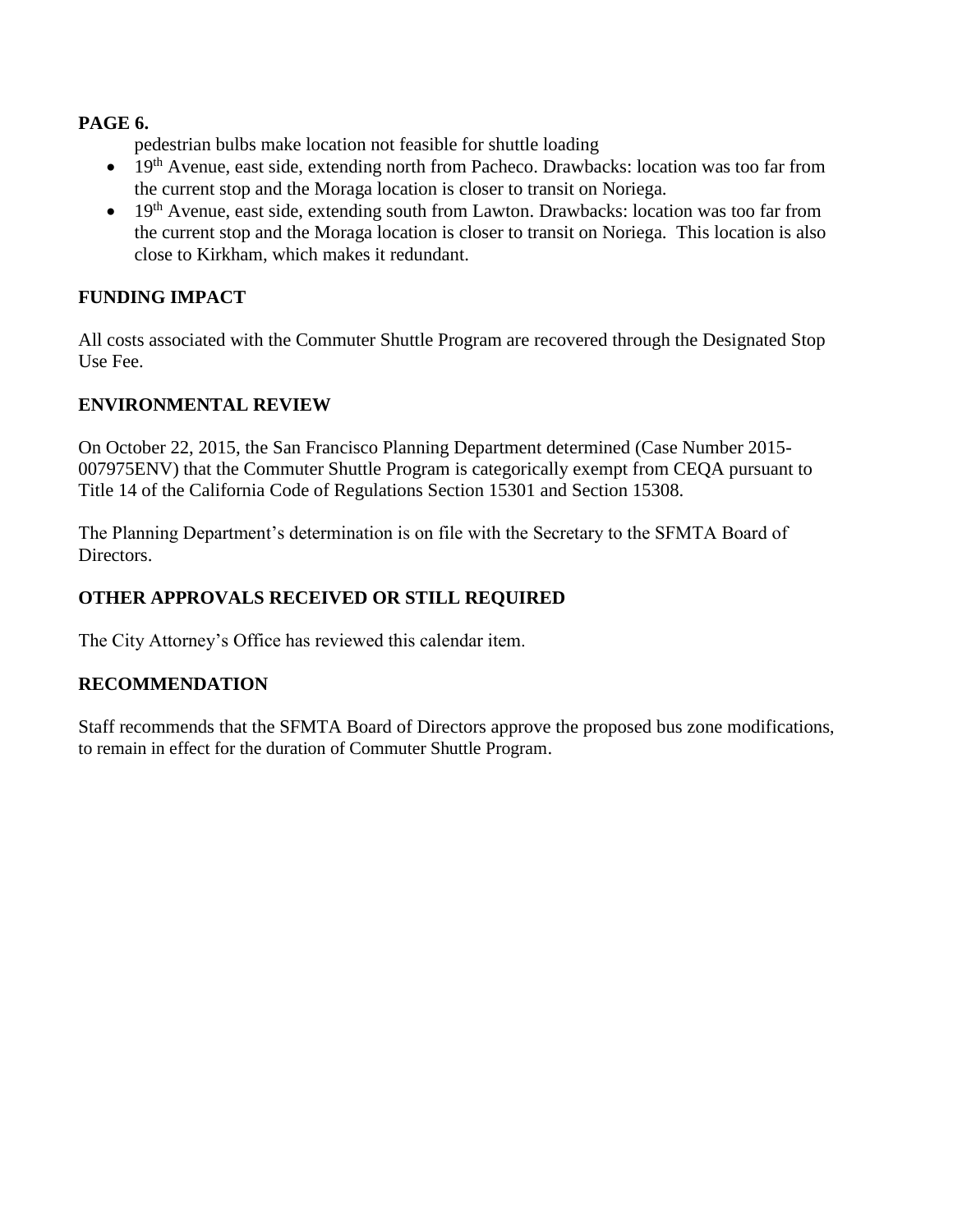#### SAN FRANCISCO MUNICIPAL TRANSPORTATION AGENCY BOARD OF DIRECTORS

RESOLUTION No.

WHEREAS, The San Francisco Municipal Transportation Agency has identified a need for parking modifications in support of the Commuter Shuttle Program as follows:

- A. ESTABLISH TOW AWAY, NO STOPPING, PERMITTED COMMUTER SHUTTLE ZONE ONLY, 4:00 PM TO 10:00 PM, MONDAY THROUGH FRIDAY, 19th Avenue, eastside from 0 feet to 115 feet south of Wawona Street.
- B. RESCIND TOW AWAY, NO STOPPING, PERMITTED COMMUTER SHUTTLE ZONE ONLY, 4:00 PM TO 10:00 PM, MONDAY THROUGH FRIDAY, 19<sup>th</sup> Avenue, east side, from 0 feet to 75 feet south of Noriega Street.
- C. ESTABLISH TOW AWAY, NO STOPPING, PERMITTED COMMUTER SHUTTLE ZONE ONLY, 4:00 PM TO 10:00 PM, MONDAY THROUGH FRIDAY, 19<sup>th</sup> Avenue, east side, from 0 feet to 74 feet south of Moraga Street.
- D. RESCIND TOW AWAY, NO STOPPING, PERMITTED COMMUTER SHUTTLE ZONE ONLY, 6:00 AM TO 10:00 AM, MONDAY THROUGH FRIDAY, 19<sup>th</sup> Avenue, west side, from 0 feet to 75 feet south of Noriega Street.
- E. ESTABLISH TOW AWAY, NO STOPPING, PERMITTED COMMUTER SHUTTLE ZONE ONLY, 6:00 AM TO 10:00 AM, MONDAY THROUGH FRIDAY, 19<sup>th</sup> Avenue, west side, from 0 feet to 71 feet north of Moraga Street.
- F. ESTABLISH TOW AWAY, NO STOPPING, PERMITTED COMMUTER SHUTTLE ZONE ONLY, 4:00 PM TO 10:00 PM, MONDAY THROUGH FRIDAY, 19<sup>th</sup> Avenue, east side, from 0 feet to 75 feet north of Kirkham Street.
- G. ESTABLISH TOW AWAY, NO STOPPING, PERMITTED COMMUTER SHUTTLE ZONE ONLY, 6:00 AM TO 10:00 AM, MONDAY THROUGH FRIDAY, 19<sup>th</sup> Avenue, west side, from 0 feet to 75 feet north of Kirkham Street.
- H. RESCIND TOW AWAY, NO STOPPING, PEAK EXTENSION PERMITTED COMMUTER SHUTTLE ZONE ONLY, 6:00 AM TO 10:00 AM, MONDAY THROUGH FRIDAY, 19<sup>th</sup> Avenue, west side, from 75 feet to 151 feet north of Kirkham Street; and,

WHEREAS, On October 22, 2015, the San Francisco Planning Department determined (Case Number 2015- 007975ENV) that these traffic and parking modifications are categorically exempt from CEQA pursuant to Title 14 of the California Code of Regulations Section 15301 and Section 15308; and,

WHEREAS, The Planning Department's determination is on file with the Secretary to the SFMTA Board of Directors; and,

WHEREAS, The Commuter Shuttle Program established by the SFMTA Board of Directors calls for the creation of a network of designated stops, composed of shared existing Muni zones, and to include extensions of existing Muni zones and permitted commuter shuttle only loading zones as needed; and,